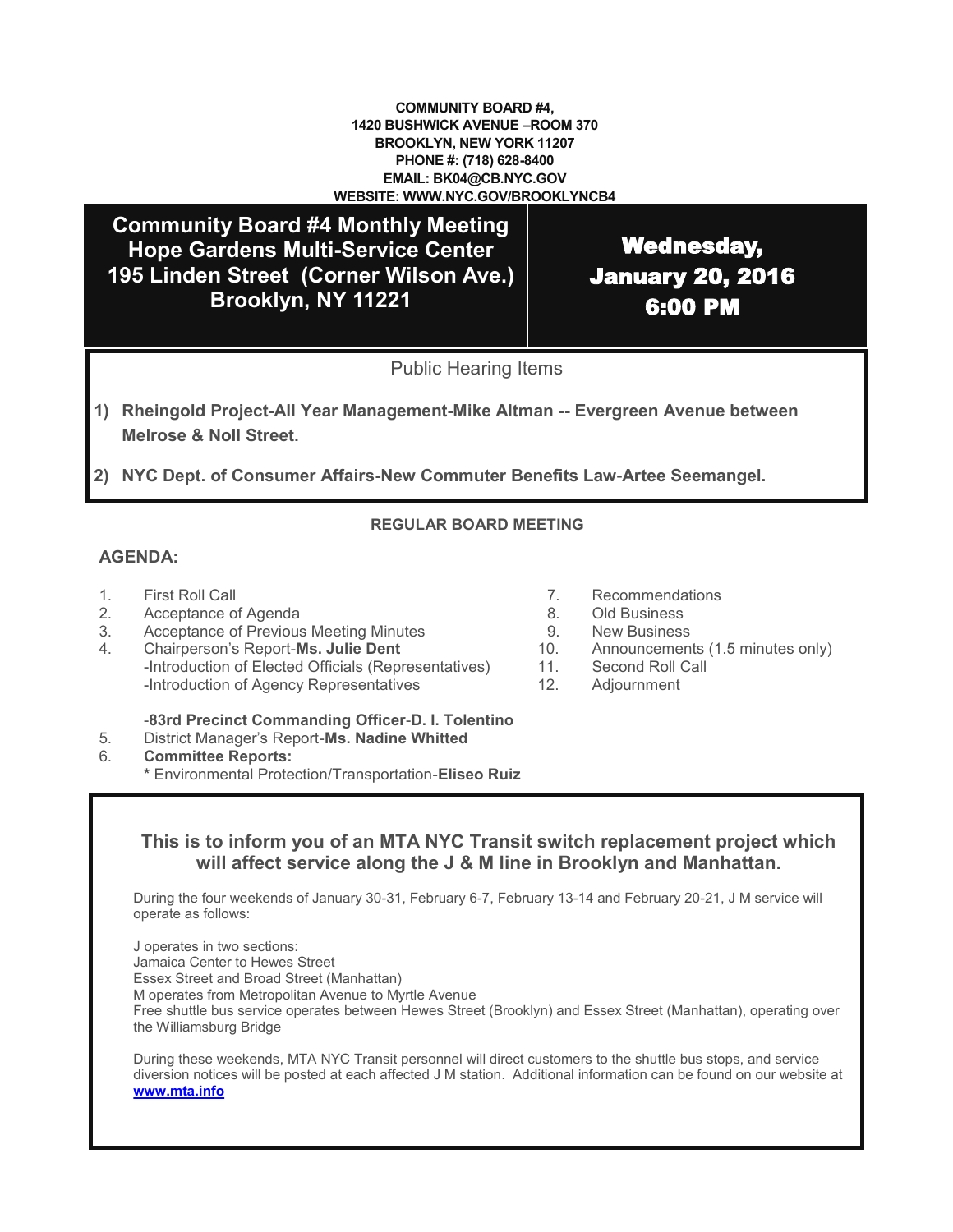**Community Board #4** Pg. 2





 $\mathcal{C}$ Eric L. Adams Brooklyn Borough President In Partnership with The NYC Department of Finance and NYC Tax Commission Invite You to a **NOTICE OF PROPERTY VALUE WORKSHOP Wednesday, February 10, 2016 6:00 PM – 8:00 PM Brooklyn Borough Hall Courtroom 209 Joralemon Street Brooklyn, New York 11201 AT THE WORKSHOP YOU CAN:** Consult with the Department of Finance or Tax Commission to discuss your property Ask questions about your property's market and assessed values Learn how to dispute your property's assessed value Learn how to get your property description changed, e.g. number of units in your building or square footage Learn about exemptions and how to apply for them **To RSVP, call (718) 802-3700 or email cassistance@brooklynbp.nyc.gov Borough of Manhattan Community College LIFE Audrey Johnson Learning**  Division of Adult & Continuing Education **Center** Offers NO COST (If You Qualify) **272 Moffat Street, Brooklyn, New Direct Support Professional Training York 11207 Are you caring and dedicated? 718-574-0130** Train to work as a Direct Support Professional in the Human Services/ Mental Health field providing care and assistance to children, **Year round open enrollment**  adults and seniors with special needs. NYS Licensed teachers **\*Attend an Open House & Assessment\*** Serving Pre-schools, **Training Starts February 2, 2016** 2.9 to 4 year olds. **Open House Date:** Programs Offered: **Wednesday, January 20, 2016** Early Learning **Pre-Requirements:** Head Start **High School Diploma or GED Valid Driver's License/ Permit** Child Care **Unemployed/Underemployed 18 years and older** Department of Education Universal **Go to [www.bmcc.cuny.edu/ce](http://www.bmcc.cuny.edu/ce) or call (212) 346-8444 to Register for an Open**  Pre-Kindergarten (U.P.K) **House**